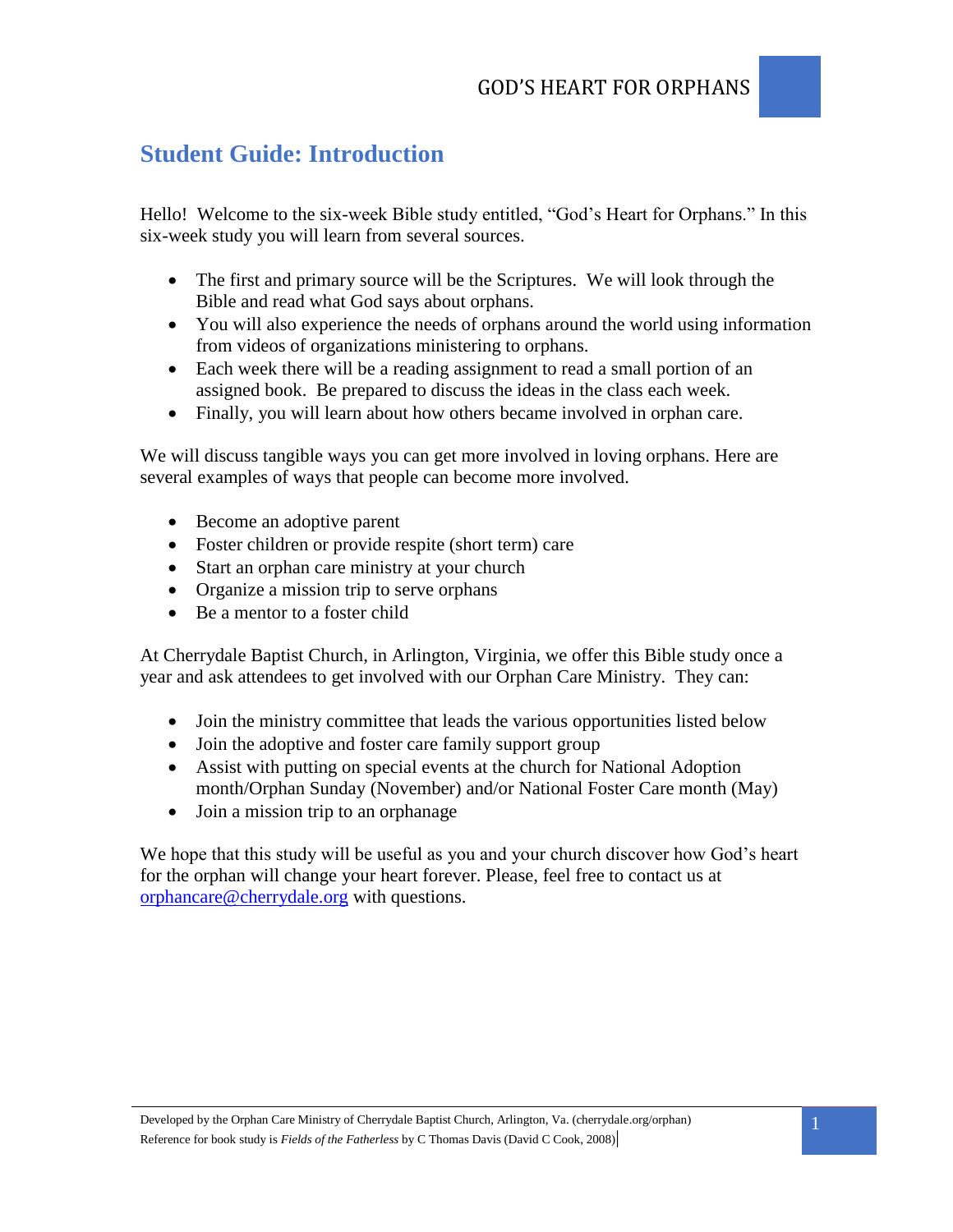# **Week One- Defining the Problem: The big picture**

## *Overview of the study*

What is God's heart for orphans? How can we make our hearts line up with God's in this area? What are the needs of orphans? What can I do?

In this six week Bible study, our goal is to answer these questions together and discover our part in the equation. It is our prayer that we will end this short time with changed hearts.

Throughout the study, we will learn from several sources. Our first and primary source will be the Scriptures and each week we will memorize a verse. We will also learn about the needs of orphans around the world using information from the many groups ministering to orphans (videos and/or testimonies from individuals). Finally, our book study, we will read a small portion of the book weekly and discuss the ideas in the class.

**Warning** – some of the videos and topics may be disturbing. This is not meant to "guilt" you into service, but to help you become aware of what is happening today around the world in regards to the orphan, the widow and the stranger.

Here are the topics we will cover each week.

### Week one *– Defining the Problem: The Big Picture*

This week, we will share an overview of the study and test your knowledge of the issues facing orphans today.

Week two *– Discerning God's Heart for Orphans: A Journey through Scripture* What does Scripture say about God's heart for orphans? What do these passages tell us about God's view of orphans? And what does God want to do through his people on behalf of orphans?

Week three *– Discovering the Needs of Orphans and Foster Children* This week we will look at orphans in the Bible, what their needs were and how God met those needs.

### Week four *– Designed for Family: God's Plan of Adoption*

What does God think about adoption and about the adopted child? During this session, we will learn from Scripture about God's heart for adoption.

## Week five *– Discerning the Role of the Church: Compassionate Giving*

How does God want his children to respond? During this session, we will learn about how many in the church are responding to God's heart for orphans.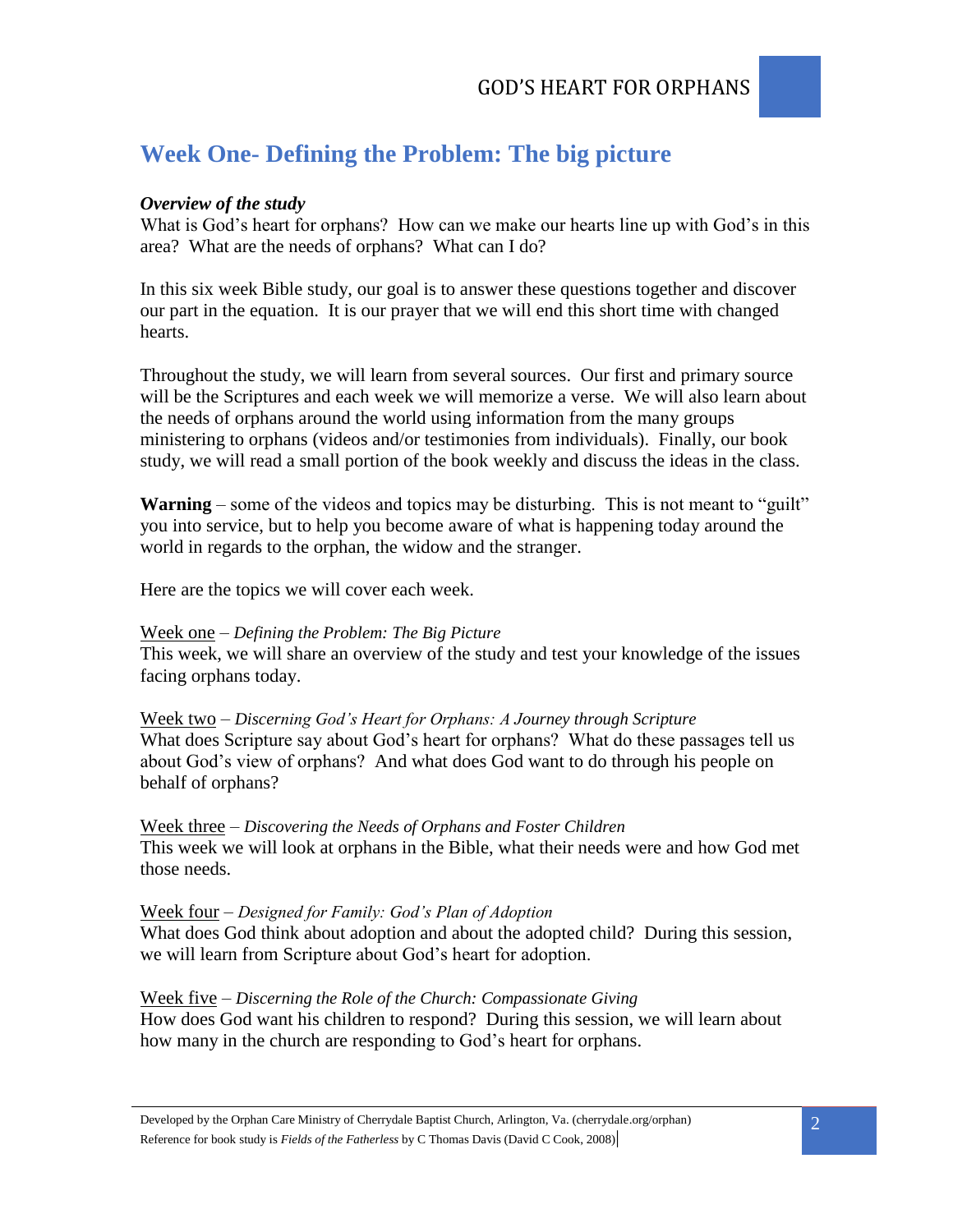Week six *– Determining our Response: As a Church, and as Individuals*

What does God want me to do? What can I do with limited time and resources? How can we work together as the body of Christ and as a local fellowship? During this session, we will discuss our personal response and how we can support each other in pursuing it.

# *Quiz to illustrate the problem:*

The statistics come from: UNICEF [\(http://www.unicef.org/sowc/index.html\)](http://www.unicef.org/sowc/index.html), Christian Alliance for Orphans [\(http://www.christianalliancefororphans.org/\)](http://www.christianalliancefororphans.org/) Dave Thomas Foundation [\(https://www.davethomasfoundation.org/\)](https://www.davethomasfoundation.org/)

## *Bible Verse Discussion*

Read Deuteronomy 10:14-20 and discuss.

<sup>14</sup> To the LORD your God belong the heavens, even the highest heavens, the earth and everything in it. <sup>15</sup> Yet the LORD set his affection on your forefathers and loved them, and he chose you, their descendants, above all the nations, as it is today. <sup>16</sup> Circumcise your hearts, therefore, and do not be stiff-necked any longer. <sup>17</sup> For the LORD your God is God of gods and Lord of lords, the great God, mighty and awesome, who shows no partiality and accepts no bribes.<sup>18</sup> He defends the cause of the fatherless and the widow, and loves the alien, giving him food and clothing. <sup>19</sup> And you are to love those who are aliens, for you yourselves were aliens in Egypt.<sup>20</sup> Fear the LORD your God and serve him. Hold fast to him and take your oaths in his name.

- 1) According to the above passage, whom does God defend?
- 2) What do these people have in common?
- 3) What does God desire his people to do for these needy ones?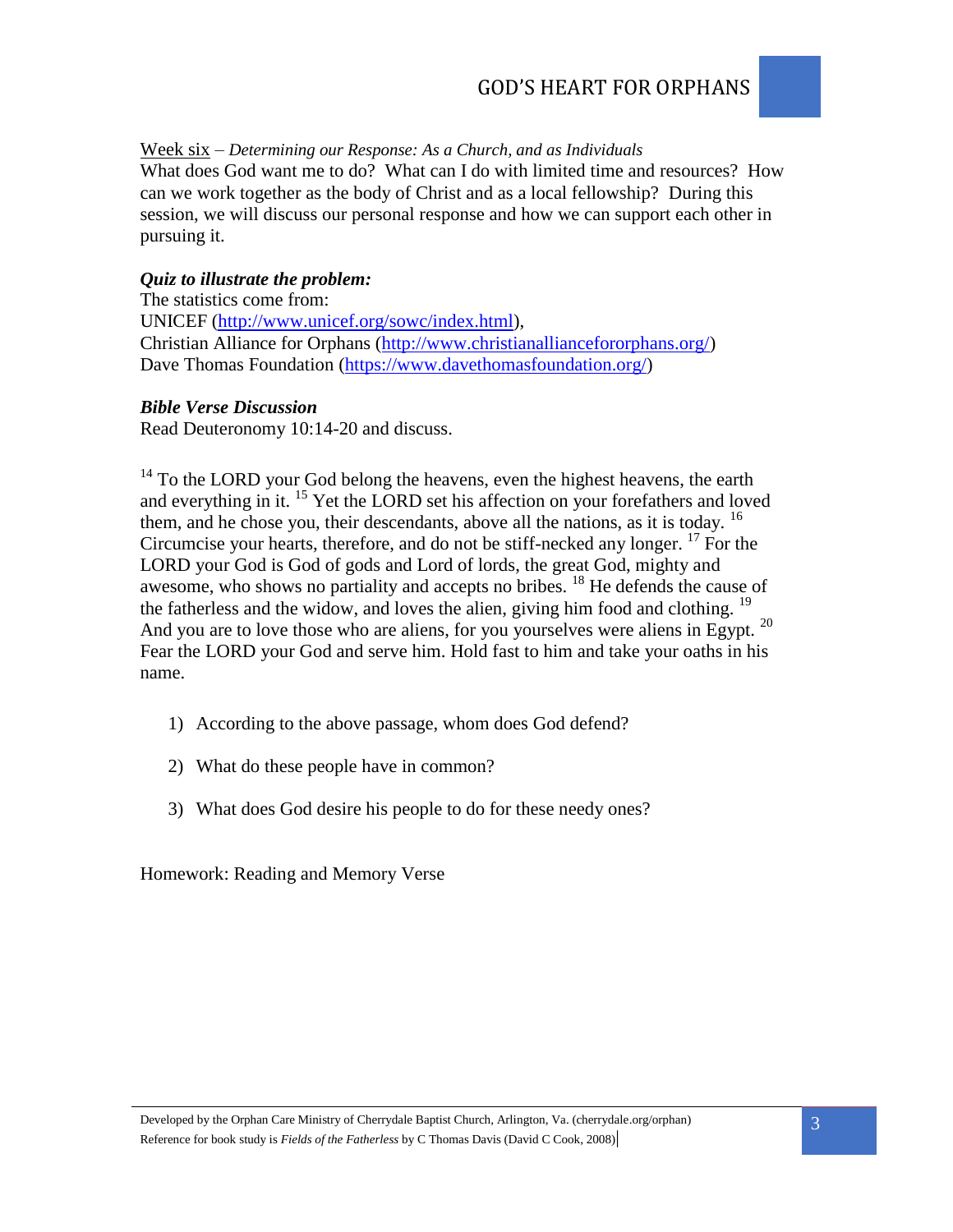# **Week Two- Discerning God's Heart for Orphans: A Journey through Scripture**

Using the verses below, answer the questions for each section and be ready to discuss in class.

# **God's Heart for the Fatherless**

In Scripture, we are told about the special relationship God has towards orphans (as well as widows and aliens).

- $\triangleright$  What is God's heart for the fatherless?
- $\triangleright$  How does he relate to them?
- $\triangleright$  What steps can I take to make my heart more like God's with regard to orphans?

Psalm 68:5-6

Psalm 146:9

Proverbs 23:10-11

# **God's Heart through the Hands of His People**

One indication of the heart of God for orphans is the things He does to care for them through his people.

- $\triangleright$  What does God call on his people to do for orphans?
- What does that indicate about the heart of God for orphans?
- $\triangleright$  What do these verses mean for me personally?

Deuteronomy 24:17-22

Deuteronomy 14:28-29

James 1:27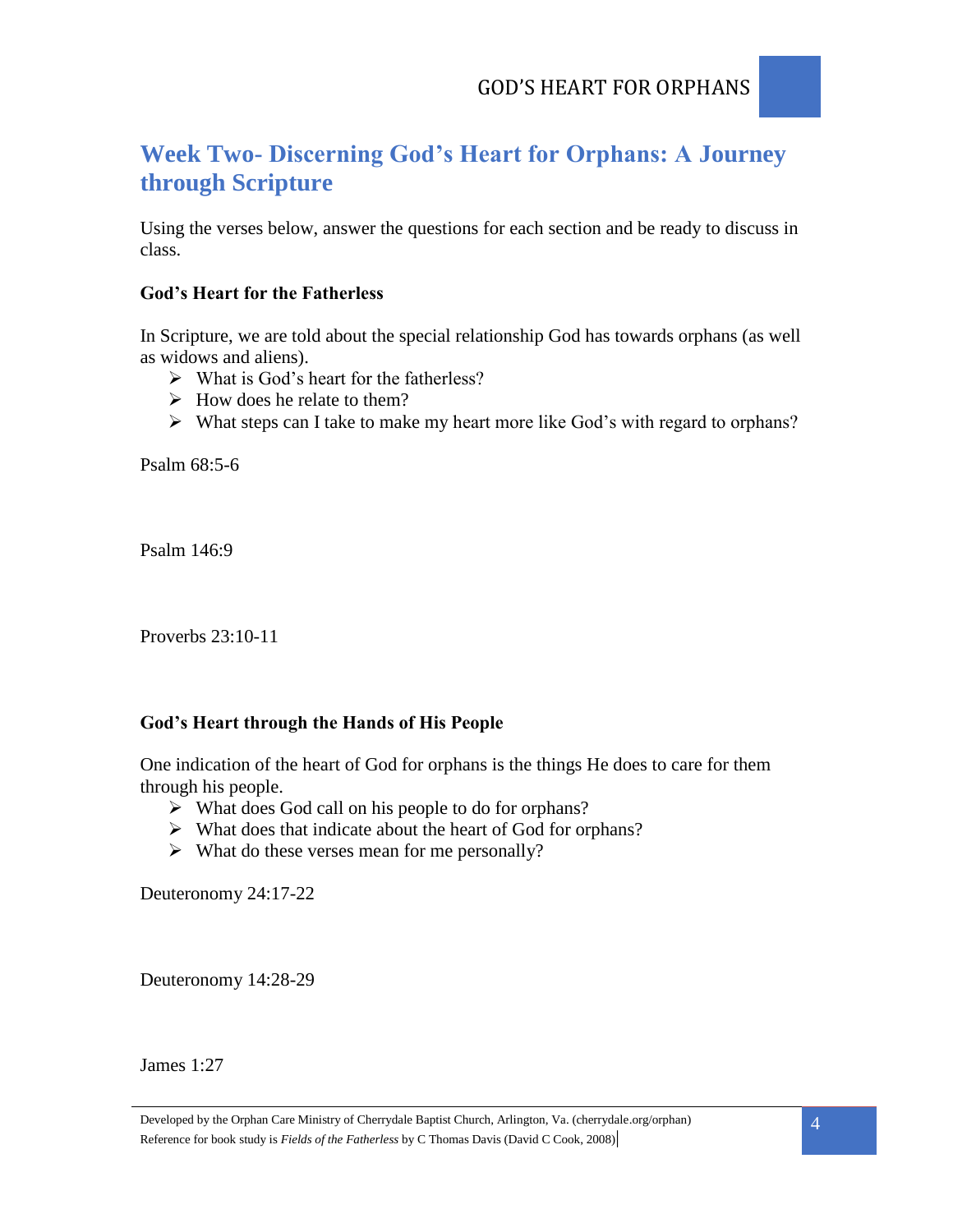### **Blessings and Curses**

Another indication of the heart of God for orphans is the blessings he promises for those who care for them (along with the rest of the poor and needy). We can also learn about God's heart from noticing the curses he promises for those who fail to care for the fatherless, and for those who take advantage of them.

- What blessings and curses are given based on our treatment of orphans (the poor and needy)?
- $\triangleright$  What does that indicate about the heart of God for orphans?

Exodus 22:22-24

Deuteronomy 27:19

Proverbs 19:17

Isaiah 10:1-2

Malachi 3:5

1 Peter 3:8-9

### **My Heart**

What steps can I take to make my heart more like God's with regard to orphans?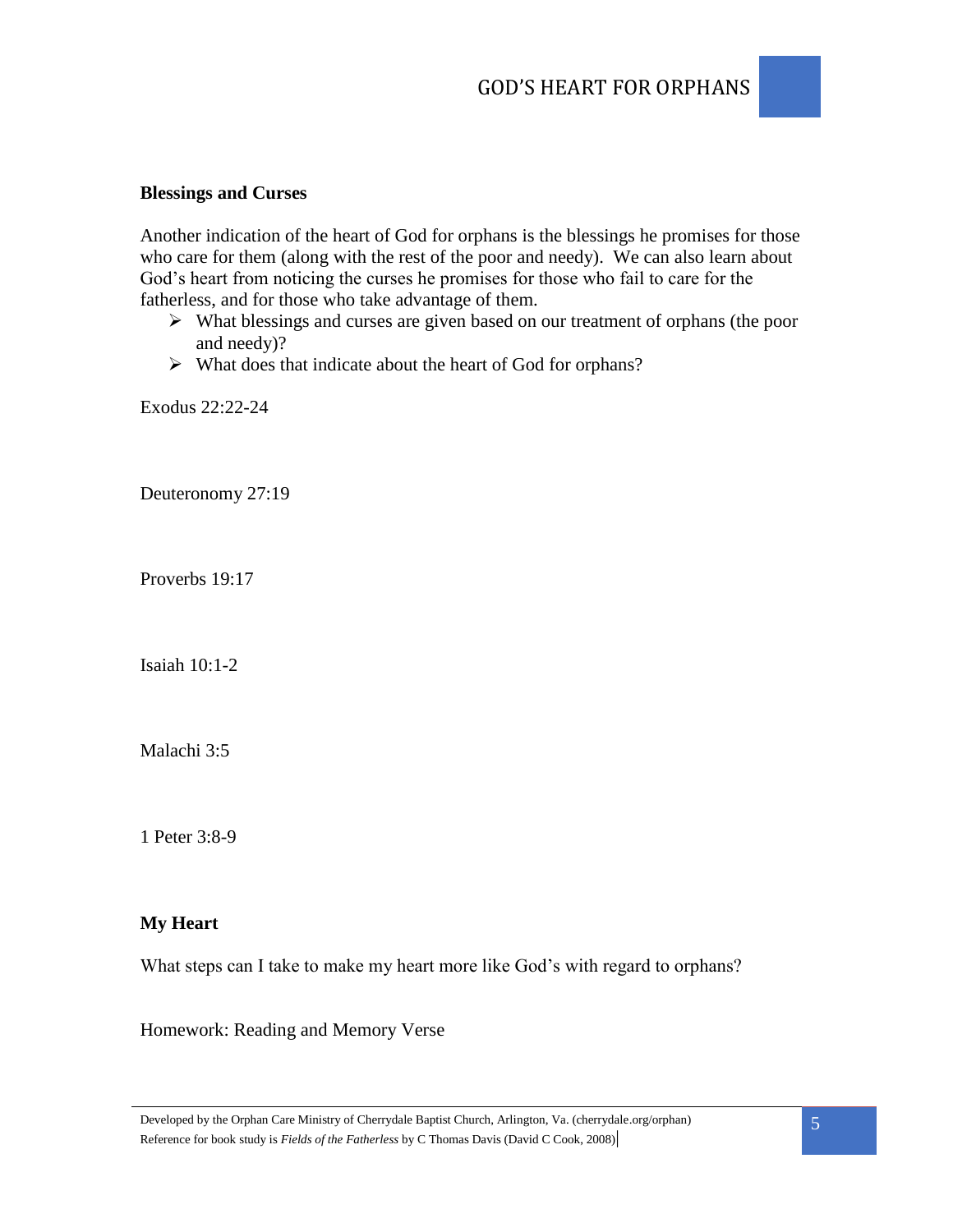# **Week Three- Discovering the Needs of Orphans and Foster Children**

Use the Biblical examples below to see the needs of the people and what God did to meet those needs. For each section, note the needs in the first column and then how God met those needs in the second column. This may include physical, emotional, educational and spiritual needs of orphans.

| <b>Ruth</b><br>Passage(s) | <b>Needs</b> | <b>How God Met the Needs</b> |
|---------------------------|--------------|------------------------------|
| Ruth 2:2-16; 4:13         |              |                              |
|                           |              |                              |
| <b>Moses</b>              |              |                              |
| Passage(s)                | <b>Needs</b> | How God Met the Needs        |
| Exodus 2:3                |              |                              |
| Acts 7:21-22              |              |                              |
| <b>Joseph</b>             |              |                              |
| Passage(s)                | <b>Needs</b> | <b>How God Met the Needs</b> |
| Genesis 45:3-8; 50:15-21  |              |                              |
| <b>Esther</b>             |              |                              |
| Passage(s)                | <b>Needs</b> | <b>How God Met the Needs</b> |
| Esther 2:10, 20           |              |                              |
|                           |              |                              |

Esther 2:11, 19; 4:6-16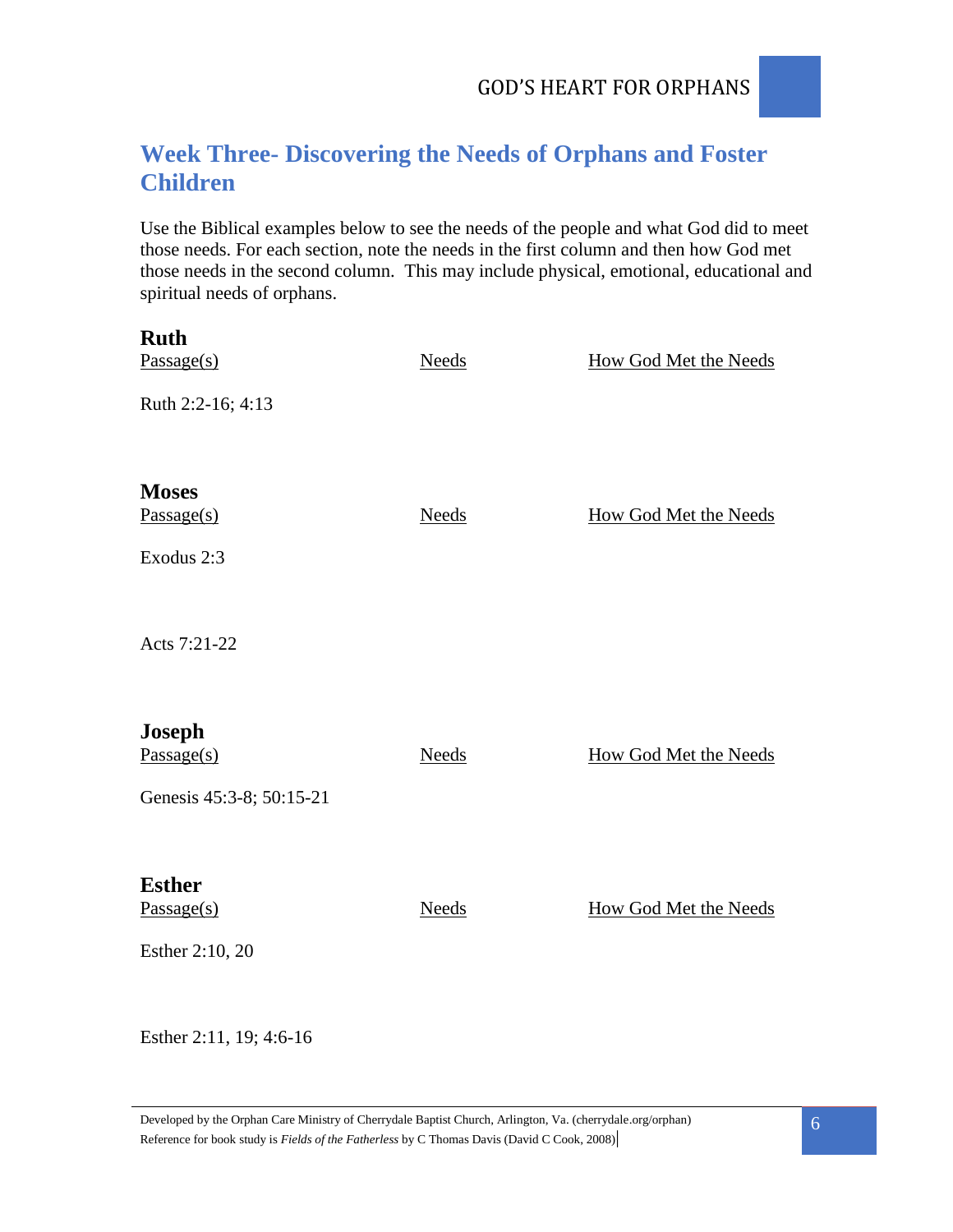Additional people in the Bible who were adopted.

- Samuel 1:1-2;10-11;19-28
	- o Hannah gives him to Eli to raise and teach him.
- Jesus' adoption by Joseph in the Gospels (prophesy in Matt. 1:1-17)
	- o Joseph names him, protects him, teaches him carpentry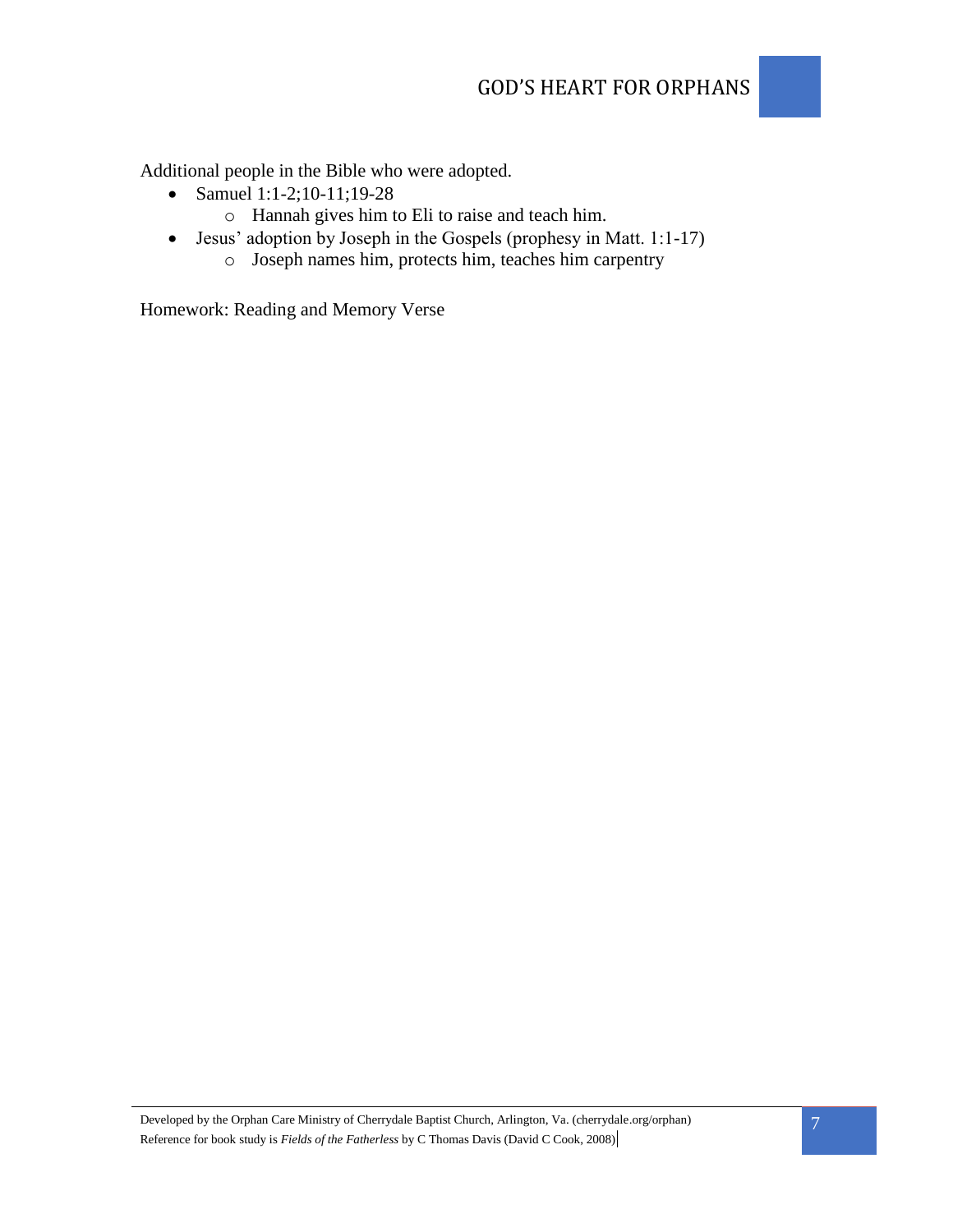# **Week Four- Designed for Family: God's Plan of Adoption**

This week we will look at what the Bible says about adoption. Adoption is a covenant. A covenant is a promise or an agreement between God and man. A covenant may be conditional or unconditional. It is more than a legal contract; it's a relationship of promise.

Read Genesis 15:8-12; 17

## **Adoption: God's Covenant with Man**

The Bible uses the idea of adoption to illustrate our relationship to God the Father. Use the following passages to answer the questions. What does God say about our spiritual adoption? What spiritual reality is illustrated by adoption?

- God's covenant with Abraham o Genesis 17:1-14
	- o Galatians 3:6-7; 29

To whom does this covenant apply?

- Our adoption by God o John 14:1-3, 18
	- o Ephesians 1:3-7
	- o Romans 8:15-17; 22-23
	- o Galatians 4:4-7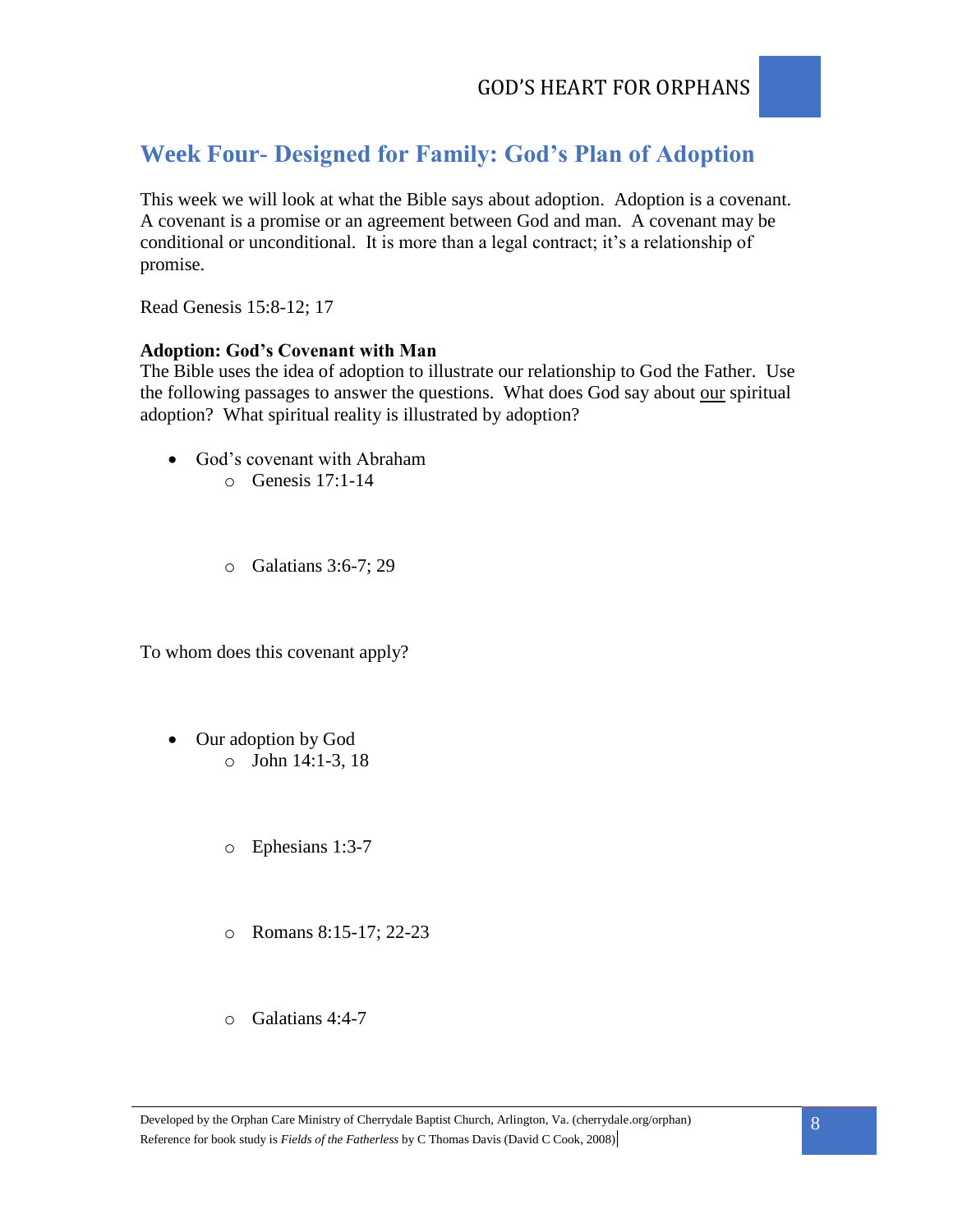

## How do we know that we have been adopted by God?

What is promised us as part of our adoption by God?

Homework: Reading and Memory Verse.

Additionally, research a ministry that is working on the front lines of orphan care. This can be a missionary, an organization you or your church works with today or an organization listed on the CAFO website [\(http://www.christianalliancefororphans.org/\)](http://www.christianalliancefororphans.org/). Be prepared to share with the class for  $2 - 3$  minutes on the ministry that you researched.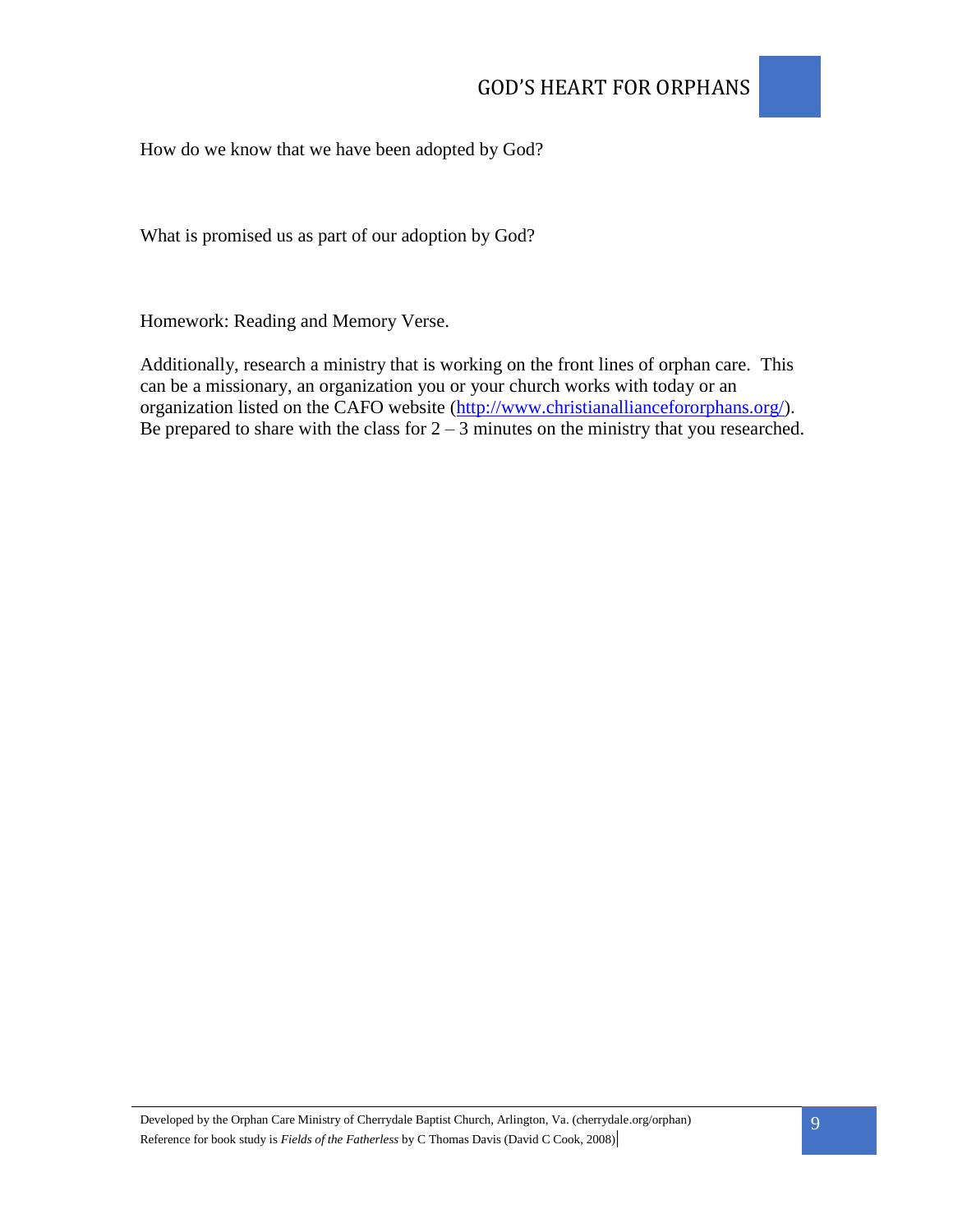# **Week Five- Discerning the Role of the Church: Compassionate Giving**

How should we respond to God by meeting the needs of orphans? This week we will look at what the Scripture says about giving. We will also share how God has moved those in our group and other believers to give to orphans.

### *Bible Study and Discussion*

How has the Church as a whole been reaching out to orphans? (Researched ministries)

Read the following passages and answer the questions.

# **The Heart of Compassion**

### **Matthew 9:35-38**

<sup>35</sup> Jesus went through all the towns and villages, teaching in their synagogues, preaching the good news of the kingdom and healing every disease and sickness. <sup>36</sup>When he saw the crowds, he had compassion on them, because they were harassed and helpless, like sheep without a shepherd. <sup>37</sup>Then he said to his disciples, "The harvest is plentiful but the workers are few. <sup>38</sup>Ask the Lord of the harvest, therefore, to send out workers into his harvest field."

What was the context in which Jesus was filled with compassion?

What were the reasons for his compassion?

What was the response to his compassion?

# **The Heart of Giving**

### **2 Corinthians 9:6-11**

<sup>6</sup>Remember this: Whoever sows sparingly will also reap sparingly, and whoever sows generously will also reap generously. <sup>7</sup>Each man should give what he has decided in his heart to give, not reluctantly or under compulsion, for God loves a cheerful giver. <sup>8</sup>And God is able to make all grace abound to you, so that in all things at all times, having all that you need, you will abound in every good work. <sup>9</sup>As it is written:

"He has scattered abroad his gifts to the poor; his righteousness endures forever." <sup>10</sup>Now he who supplies seed to the sower and bread for food will also supply and increase your store of seed and will enlarge the harvest of your righteousness. 11You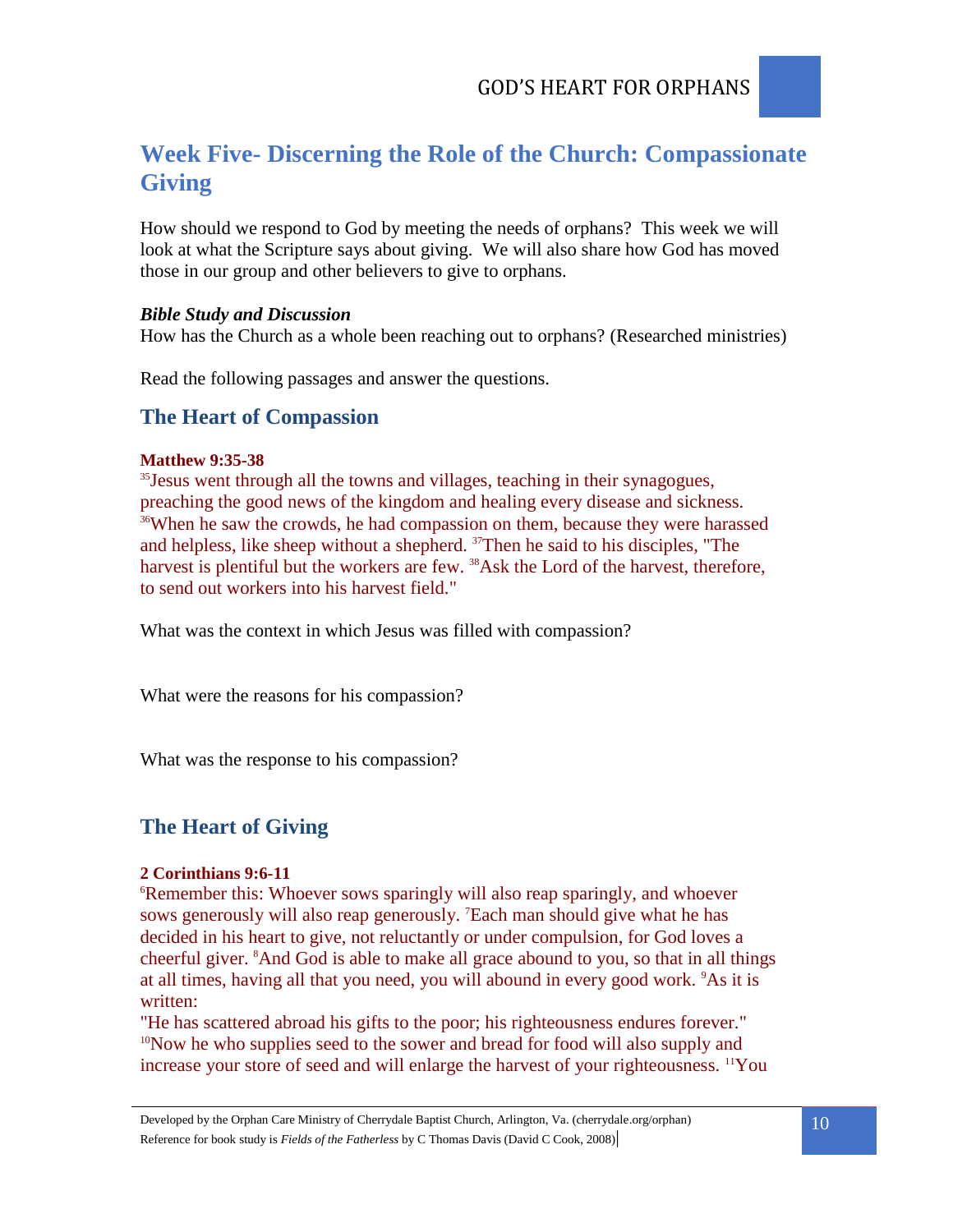# GOD'S HEART FOR ORPHANS

will be made rich in every way so that you can be generous on every occasion, and through us your generosity will result in thanksgiving to God.

What principles apply to our giving?

How should we give?

How does God respond to our giving?

Describe how you have seen these principles revealed in your life.

# **Applications Question**

What keeps me from doing more to help orphans?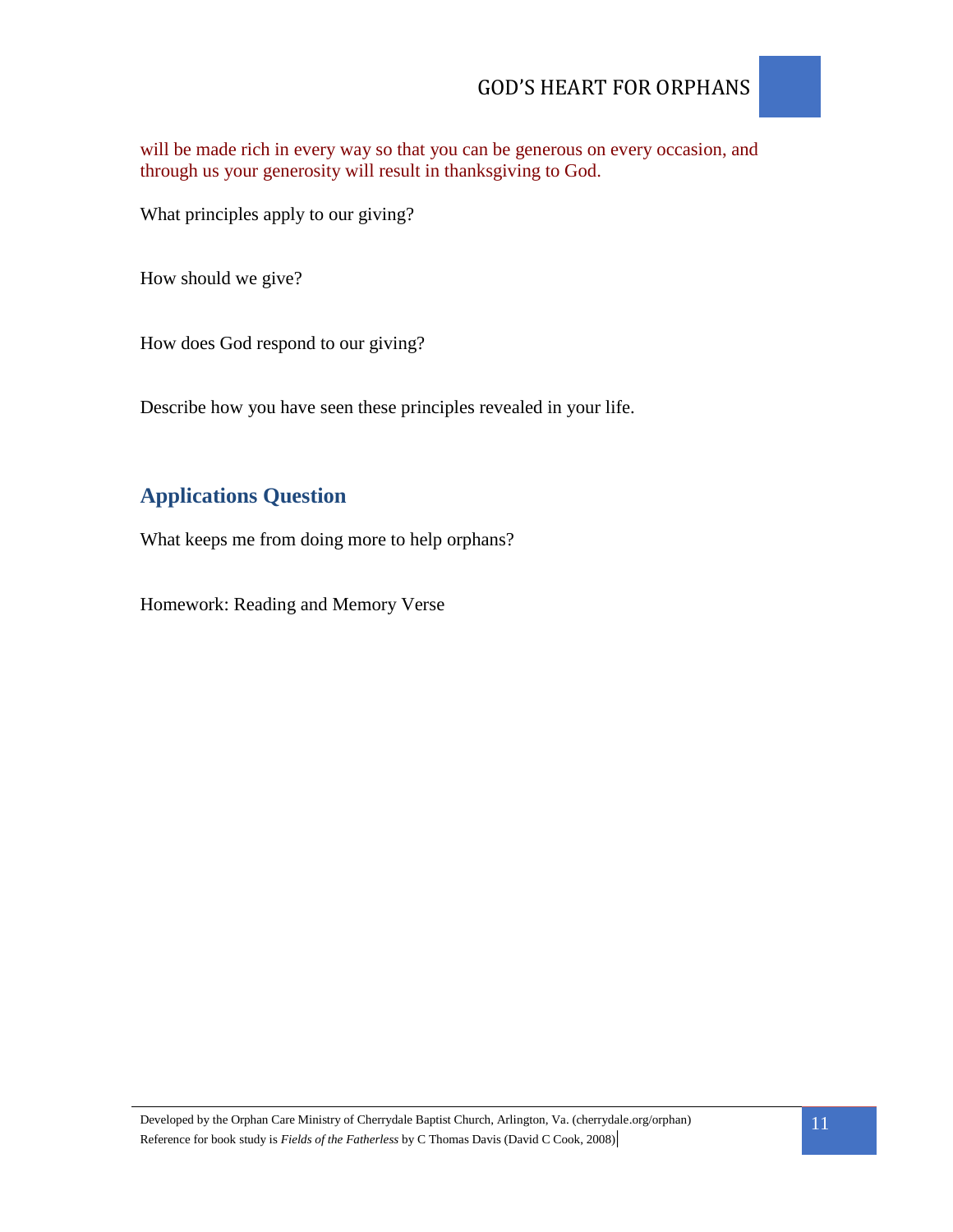

This week, we will discuss how we could respond to all that we have learned in this study and what our church has been doing.

Why did you come to the study?

What did you learn from this study? How has God used this study to speak to you?

How has it changed/affected you?

If God is leading you towards adoption/fostering or serving orphans what fears/unknowns are holding you back?

# **PRAYERS**

What keeps you from doing more to help orphans? (this could include some of the of the answers from the previous week)

Answers we have heard from others…

- Fear that my life will be interrupted
- I already feel overwhelmed as it is.
- I am selfish and do not want to change my lifestyle.
- Fear that I will not have enough left over for me or my family.
- I am concerned about the impact on my other commitments
- I do not fully understand the depths from which I was saved.
- It will compromise my lifestyle.
- Fear that I will be alone doing this.
- It would be too emotionally exhausting.
- I forget, I don't see the problem and become unaware of the need
- I don't know how to start… how to help
- I am complacent
- "Someone else will do it."
- It is not my spiritual gift
- Fear that I will not be successful at whatever God leads me to do.
- The need is too overwhelming to even start, I cannot make a difference.
- I do not know what other people will think of me if I do this.
- It is too much out of my comfort zone.

- I have dreams/plans for my life and following God will take those dreams from me and lead me somewhere else.

- What if I am not enough, what if they want more than I can give.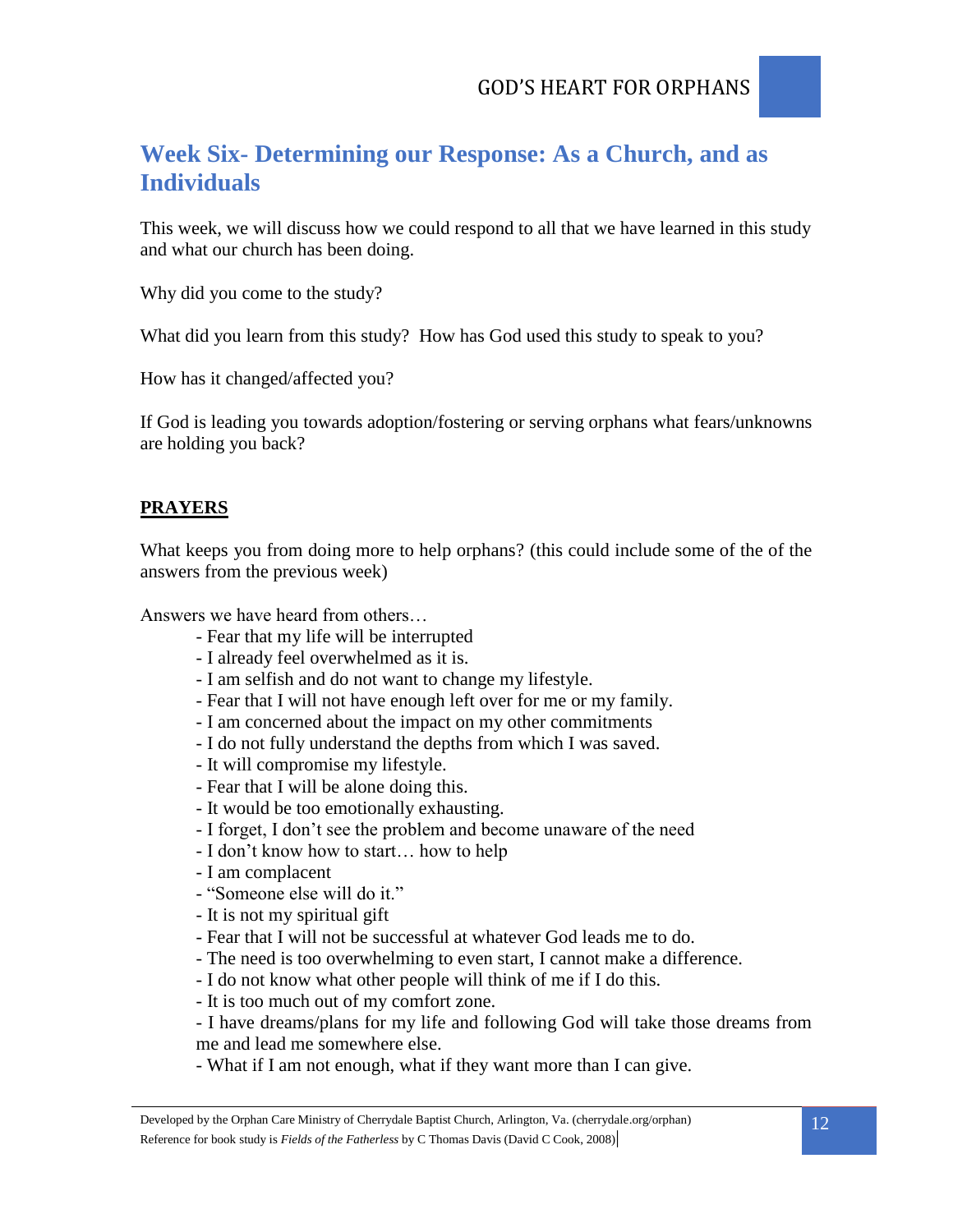# **Orphans Today**

- Still the vulnerable, unprotected- maybe more than the stereotyped orphans from Africa, but for the purpose of the study we will be focusing on children who are orphaned for various reasons.
- Children in other countries are orphaned due to poverty. Often the parents make the hard choice of giving up the child, or he/she is abandoned.
- In the US- most kids in foster care are there because of abuse/neglect.
- Many older children/sibling groups

## **Final Thoughts**

Brainstorm the different ways our church currently supports orphans or consider areas where our church or you can support orphans.

How can the church support you, as you follow God's leading in working with orphans? How can you support others?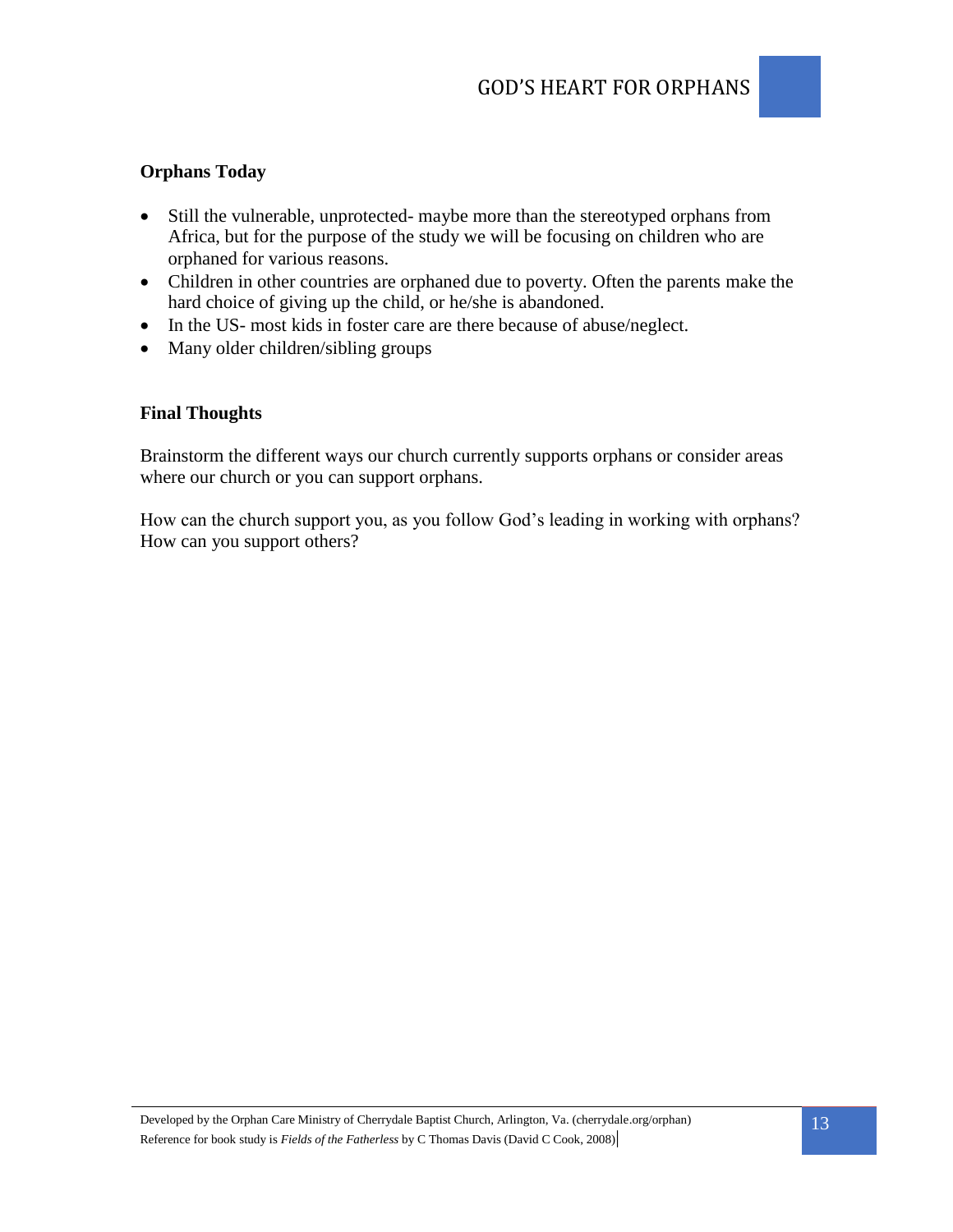# **Appendix A**

# **Sample Discussion Questions for Fields of the Fatherless Book Review**

## *Fields of the Fatherless - Chapter 1*

Discussion questions: Who are the stranger, window and orphan today? Will anyone share a time, when they have felt the love of Christ through His body? Imagine yourself in the shoes of an orphan child.

## *Fields of the Fatherless – Chapter 2*

Discussion questions:

- 1) ? Jesus said…? You will always have the poor?
- 2) How can I see the world differently than I have before?

### *Fields of the Fatherless - Chapter 3 and 4*

Discussion questions:

## *Fields of the Fatherless - Chapter 5 and 6*

Discussion questions: What stood out to you from reading Chapters 5 and 6 of *Fields of the Fatherless*? What does God look like?

## *Fields of the Fatherless - Chapter 7 and 8*

Discussion questions: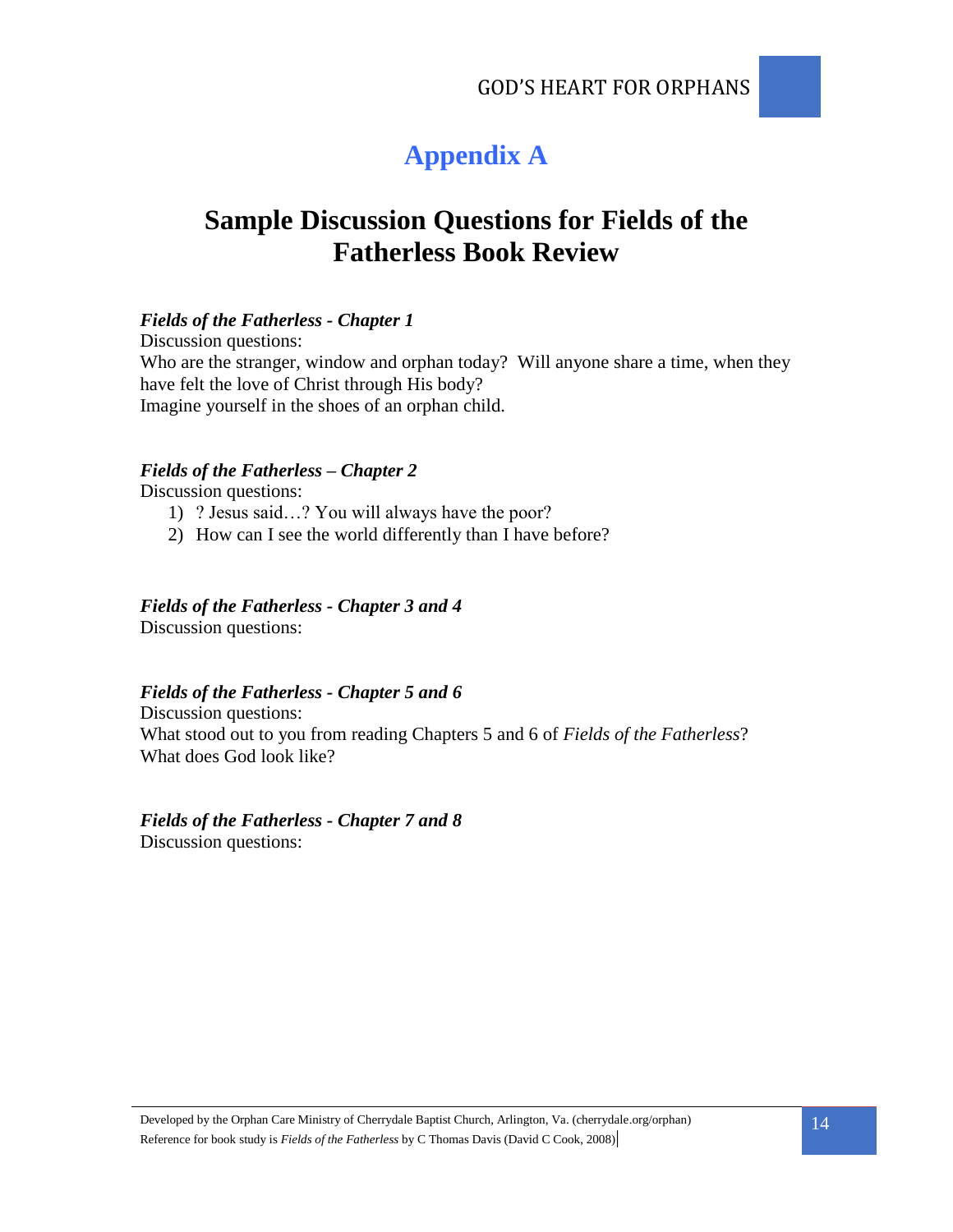

# **Memory Verses** (NIV)

### **Week Two**

### **James 1:27**

Religion that God our Father accepts as pure and faultless is this: to look after orphans and widows in their distress and to keep oneself from being polluted by the world.

### **Week Three**

### **Deuteronomy 10:18**

He defends the cause of the fatherless and the widow, and loves the alien, giving him food and clothing.

### **Week Four**

### **Psalm 10:16 - 18**

The Lord is King for ever and ever; the nations will perish from the land. You hear, O Lord, the desire of the afflicted; you encourage them, and you listen to their cry, defending the fatherless and the oppressed, in order that man, who is of the earth, may terrify no more.

## **Week Five**

### **Proverbs 31:8 - 9**

Speak up for those who cannot speak for themselves, for the rights of all who are destitute. Speak up and judge fairly; defend the rights of the poor and needy.

### **Week Six**

### **Psalm 68:5 - 6**

A father to the fatherless, a defender of widows is God in his holy dwelling. God sets the lonely in families, he leads forth the prisoners with singing; but the rebellious live in a sun-scorched land.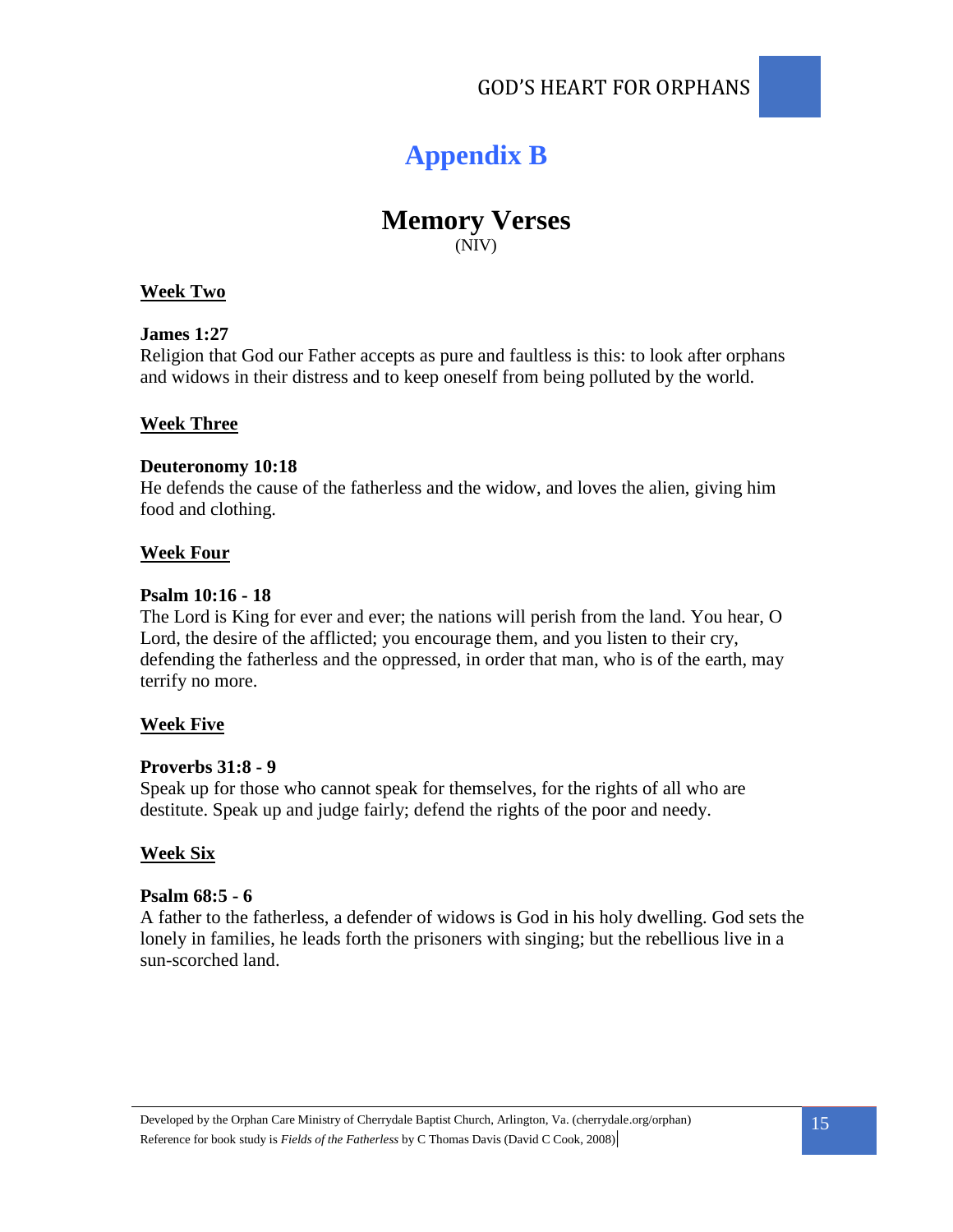# **Appendix C**

# **Case Studies**

In week 3 we discuss the several basic needs of orphans. Those needs were physical, emotional, educational and Spiritual needs. Below are modern stories of orphans. See the different needs of orphans in each of the categories (physical, emotional, educational and spiritual) and how the church met those needs.

### Katie:

*"I was put in the foster care system when I was three. Everyone loved me when I was small. I took joy in life. Then the years started going faster and faster. I am now a big girl. Good days are always over at some point. Everyone left me, my brothers, my sisters. I am alone and life has stopped. I don't see my relatives in my dreams anymore. I don't feeling anything, I don't play the guitar anymore, and I don't do anything I used to like."*

### Lister from Zambia:

*"Lister lost both parents as an infant. She lives with her grandparents. Her grandfather is terminally ill, thus the burden for providing for the family falls on her grandmother who grumbles and complains about keeping dependents."*

#### Dang Xiao Le (Avenel):

*"She was abandoned at the doorsteps of [the Orphan Care Center] in November of 2004 only a month after her October 17 birth. When the staff found her at the gate, Avenal had huge lump on her head and inflamed rashes from irritation. The ayis (nannies) that first saw her cried at the poor condition of the very thin, dark-skinned little girl. Later, the medical staff discovered that Avenal also had heart problems. Avenal has dextrocardia or a right-sided heart rather than the normal position on the left."*